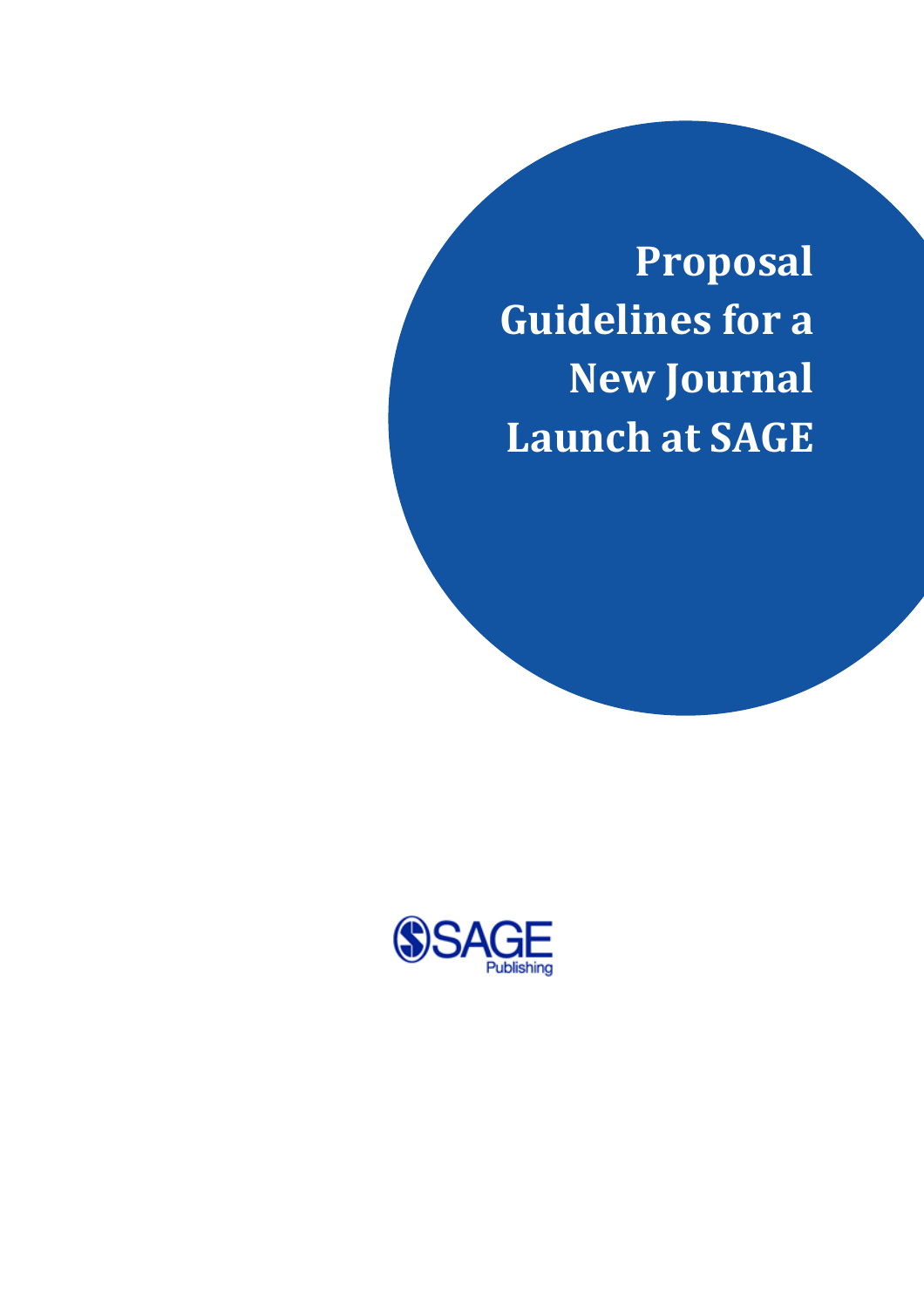# **Welcome to SAGE**

Thank you for your interest in launching a journal with SAGE. We are always interested in opportunities to expand our publications programme. As a first step in this process, we ask for a proposal of the new journal from you, based on which we'd like to develop a further version incorporating our professional publishing knowledge and experiences.

We are looking for a proposal which covers all the following parts:

- Title and proposers
- Aims and scope of the journal
- Journal's rationale (why the journal is needed)
- Envisaged editorial structure
- Journal's format
- Business model plan and market profile
- Timing

#### **1. Title and Proposers**

- 1.1. Title of the journal (note if tentative)
- 1.2. Names and addresses of proposers, with telephone and e-mail addresses. Introduction to your society (university, college, research institute, etc.). Proposers do not need to be the Editors of the proposed journal.

#### **2. Aims and Scope**

Describe this part with 1-2 pages and take the following questions and notes into consideration while you organize your writing.

- 2.1. What are the aims and scope of the journal?
- 2.2. Who is the audience, at what intellectual level and what disciplines?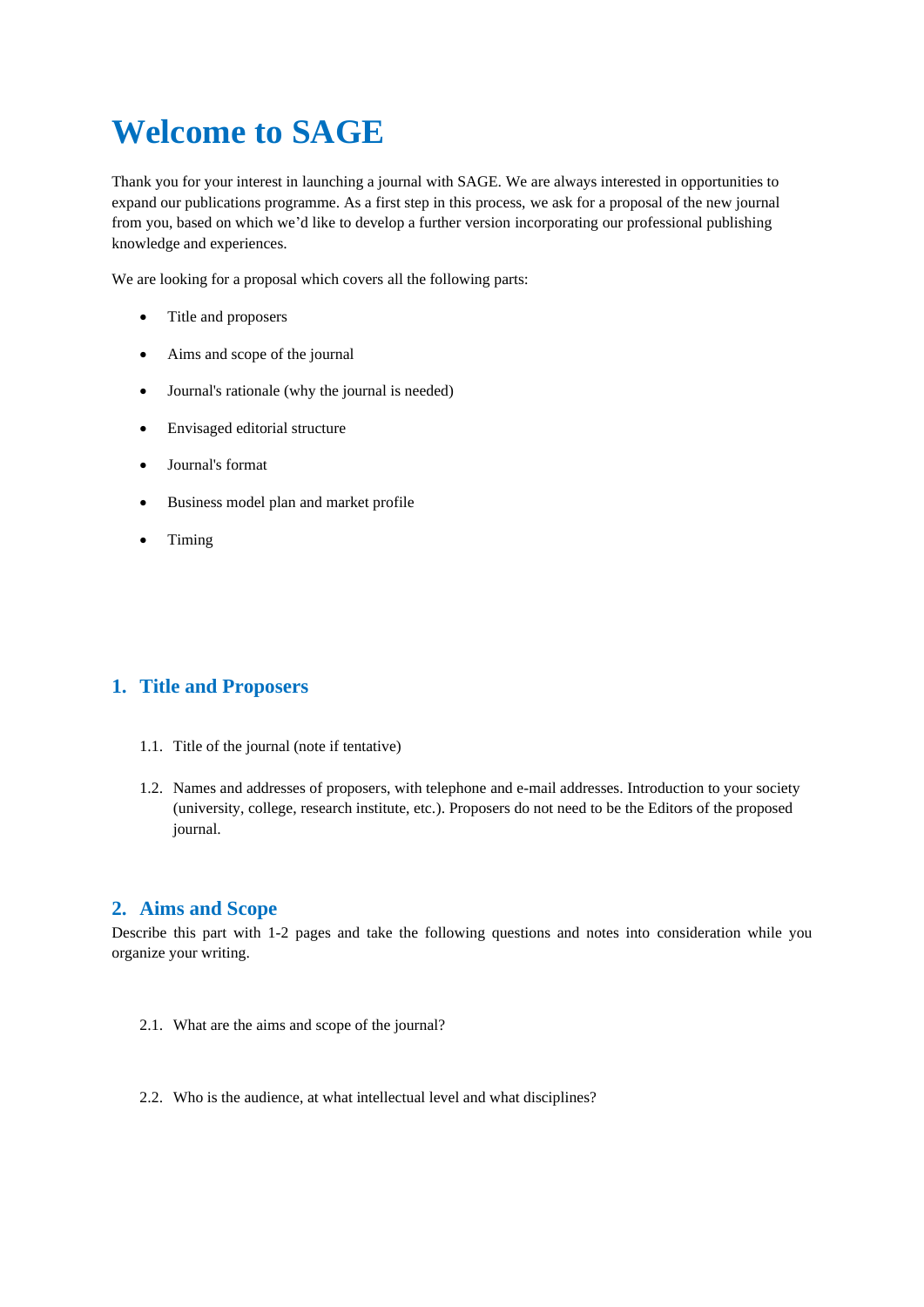2.3. What disciplines or sub-disciplines will be covered?

For a journal that is diffuse in its interdisciplinarity, if at all possible, you should try and identify some 'core' target fields within which would be found the main audiences for the journal.

2.4. How international will the journal be and how will this be reflected in the editorial objectives? For example, how will you ensure that you receive contributions from a global audience of scholars?

Again, you should note that it is generally important to us that a journal is truly international and diverse in its scope, both in terms of contributions and editorial structure.

2.5. What intentions, if any, do you have regarding foreign-language contributions? We would encourage you, for a range of practical reasons, to consider certainly initially, limiting contributions to the English language. If you wish to translate articles, you need to consider a) who would undertake translation and b) how will decisions be reached on articles in languages not known by the Editors?

#### **3. Journal's Rationale**

- 3.1. What is the background to the proposal in terms of the current and future development of the field?
- 3.2. Compare your journal with other publications. How will the journal relate to relevant existing journals across the world and what will your journal offer that these do not?
- 3.3. How confident are you of not only finding an audience for the journal, but also of generating sufficient high quality contributions?

#### **4. Envisaged Editorial Structure**

4.1. Who will be the journal's Editor(s)-in-Chief or Chief Editor(s)? Please provide the CVs of the person(s) who will take the role(s) in the end.

We would wish to see a diverse range of scholars in prominent editorial positions.

With editor and editorial board appointments we encourage you to review SAGE's guide to taking [action on diversity.](https://uk.sagepub.com/en-gb/eur/taking-action-on-diversity) Furthermore, we are open to varied editorial structures to best reflect the diversity of scholarship within the discipline.

4.2. Who would you invite to be members of the editorial board? Please add the link to their profile page if any and describe their research areas in short detail.

As above, we would wish to see a diverse and international editorial board. Also, we do hope you have a concrete assignment of roles, such as Associate Editors working with a core editorial group. We are open to a variety of editorial structures across our journals, to best reflect and support the diversity of scholarship within the discipline.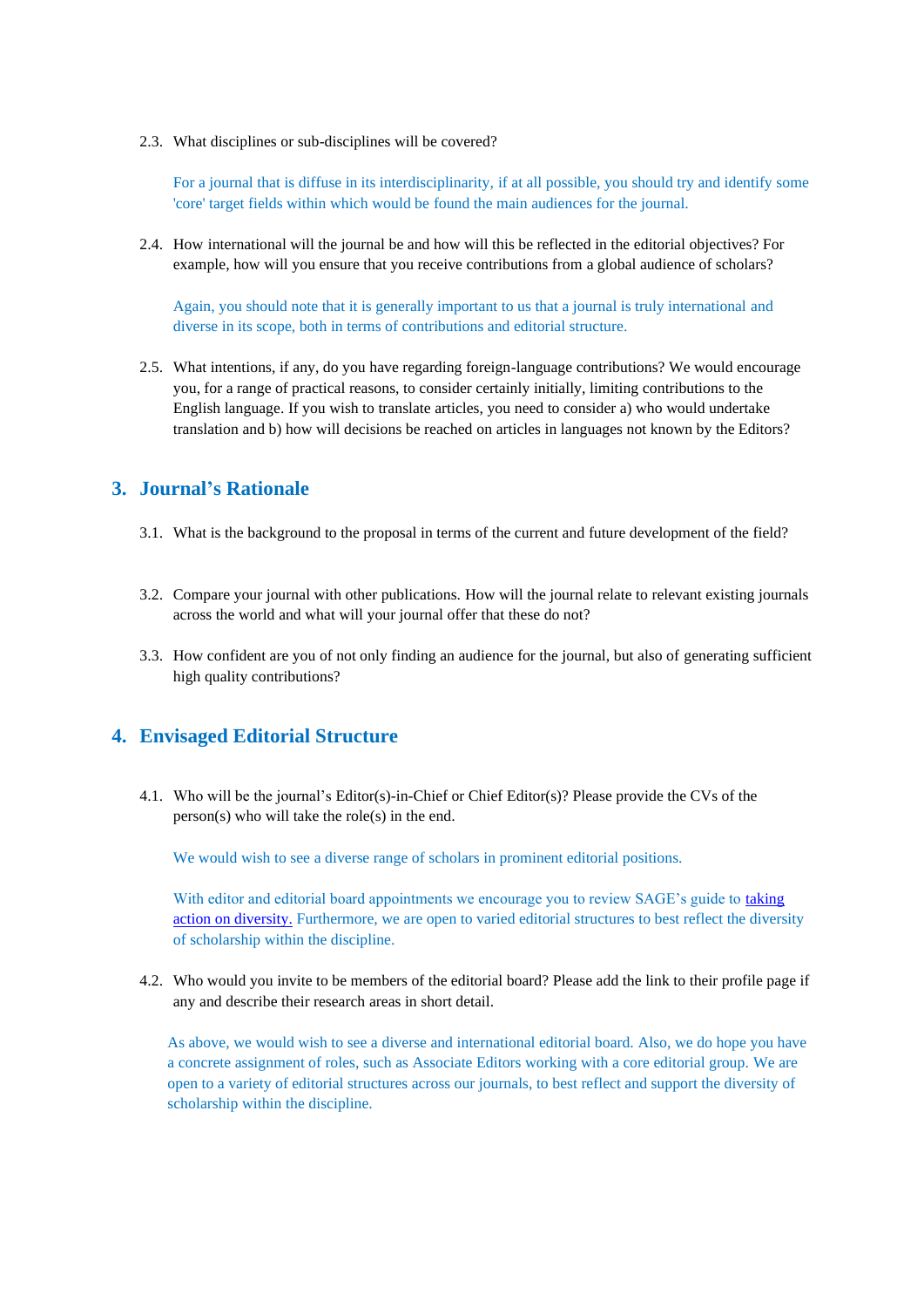- 4.3. How do you propose to handle the *administration* of the journal and what role, if any, do you see the editorial board as playing in this process? Who will be the Managing Editor(s)? Describe your editorial office set-up.
- 4.4. What's your content commissioning plan for the first 2 years?

## **5. Journal's Format**

- 5.1. What's the intended frequency of publication (i.e. monthly, bimonthly, quarterly, bi-annually. We would encourage you to think about a quarterly journal). If you propose a no-queue system (articles are published as they are processed rather than waiting until an issue is assembled), how regularly will articles be published?
- 5.2. How many articles per issue on average? What's the proposed extent of each article?
- 5.3. What will be the balance between theoretical, empirical/research-based and practice-oriented papers?
- 5.4. What will the journal feature? For example, original research article, review article, case report, book reviews, special thematic issues? Please include mock contents of the first issues of the journal. These need not be real titles of actual articles but more the sort of spread of areas and authors you are planning to approach.
- 5.5. Please provide a literature review of recent material published in the field across other journals, books, special journal issues and conference papers.
- 5.6. How will you deal with any issues of interdisciplinarity?

## **6. Business Model Plan and Market Profile**

- 6.1. What's your plan for business model for your journal? ①OA with article processing charge or financial support from your society/university/research institute ? What's your specific plan if you choose OA? *If you choose OA, please neglect the questions below.*②Traditional subscription model? Does your society (university) have any plan to subscribe (paper+ online) ? And how many for each issue?
- 6.2. What scholarly/professional societies would have members likely to read this journal? Please name specific international organizations. Where possible, please provide indicative numbers of members for these organizations.
- 6.3. Are there any particular libraries or educational institutions that would have a strong interest in this journal because of particular courses/centers at the institution?